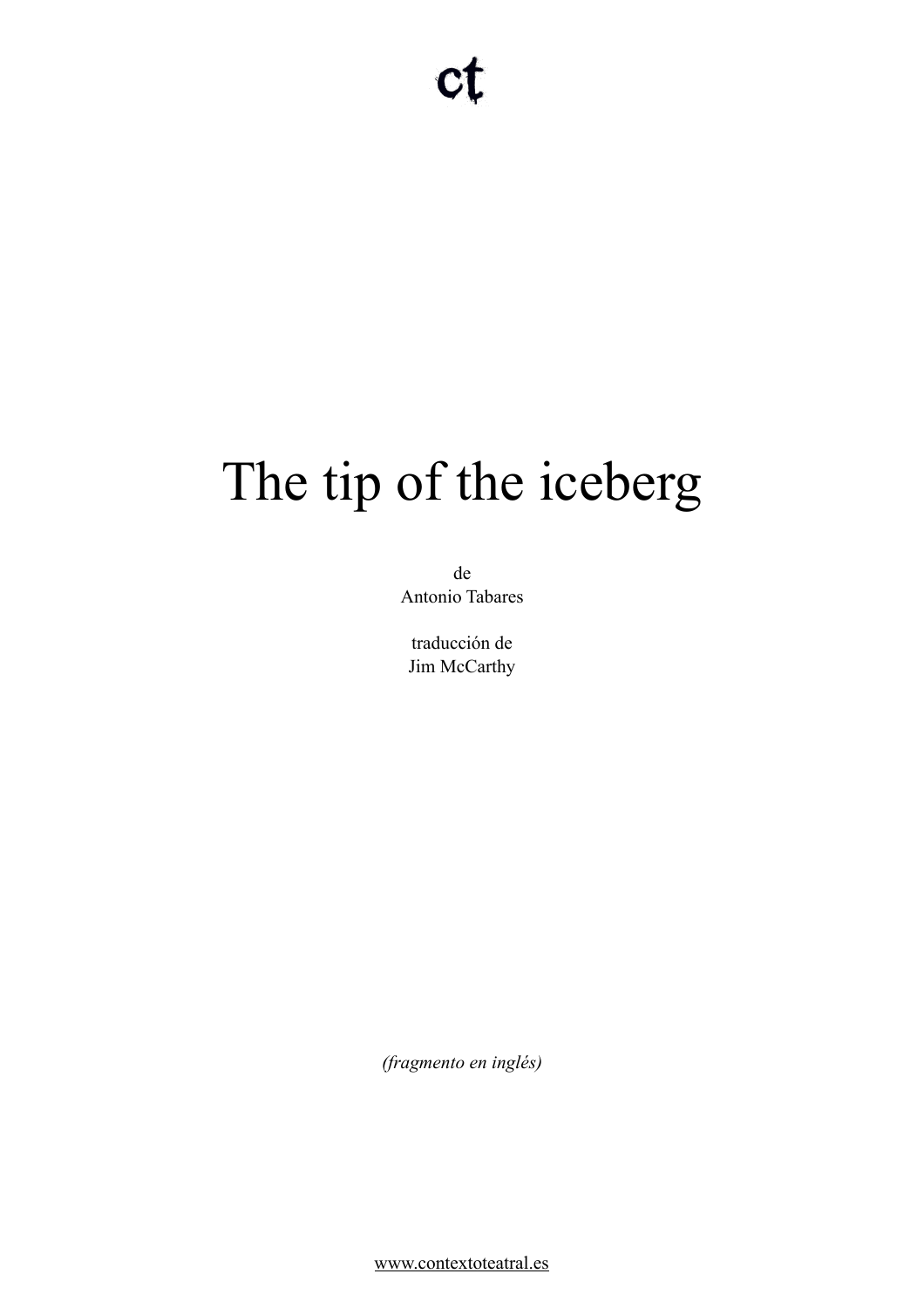Characters Sophie Cave Charles Ash Angela Blesserton James Hall Alex Smith Charlie Lewis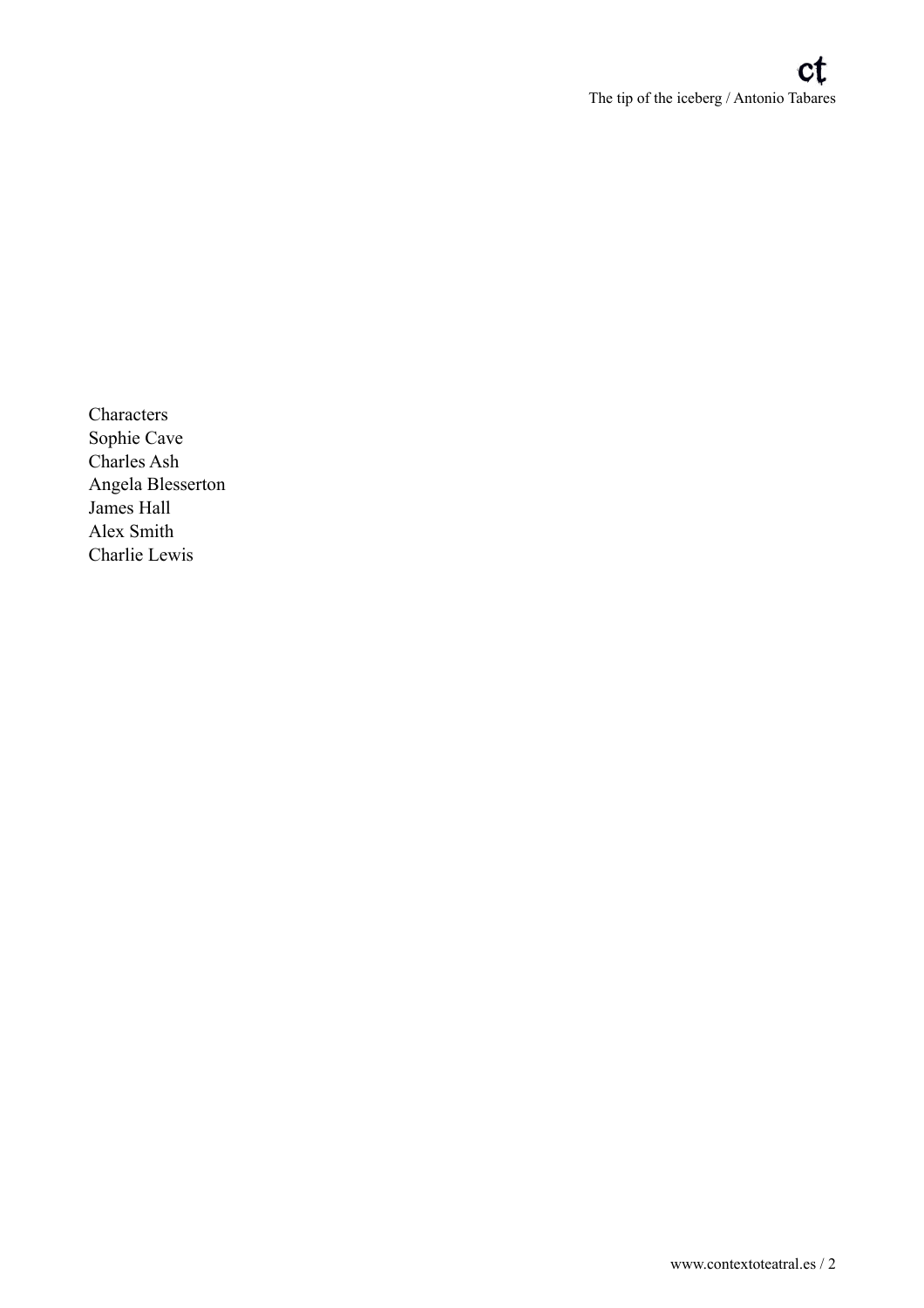## SCENE ONE

#### *(An office. SOPHIE is by the window, smoking. Enter ASH.)*

#### ASH

Smoking is not allowed in the building.

#### **SOPHIE**

*(hurriedly extinguishes cigarette, waving smoke away with her hand)*: I know. Sorry.

ASH The regulations are strict.

#### **SOPHIE**

I'm sorry. I couldn't help it. I just can't give up. I've tried five or six times but I always go back.

ASH Lack of willpower?

SOPHIE Totally. But only with nicotine. I'm Sophie Cave.

ASH We were expecting you. Charles Ash. We spoke yesterday.

#### SOPHIE

Pleased to meet you. Head Office talks about you a lot. We're very pleased with the plant's productivity in recent years. Very pleased.

#### ASH But…?

#### SOPHIE But?

ASH There's always a 'but'.

#### SOPHIE

Well. Suddenly all this crops up and we're concerned. We've heard about cases like this before now in France, Japan… but, here? To be honest, we're not used to this. It must be proving very difficult for you.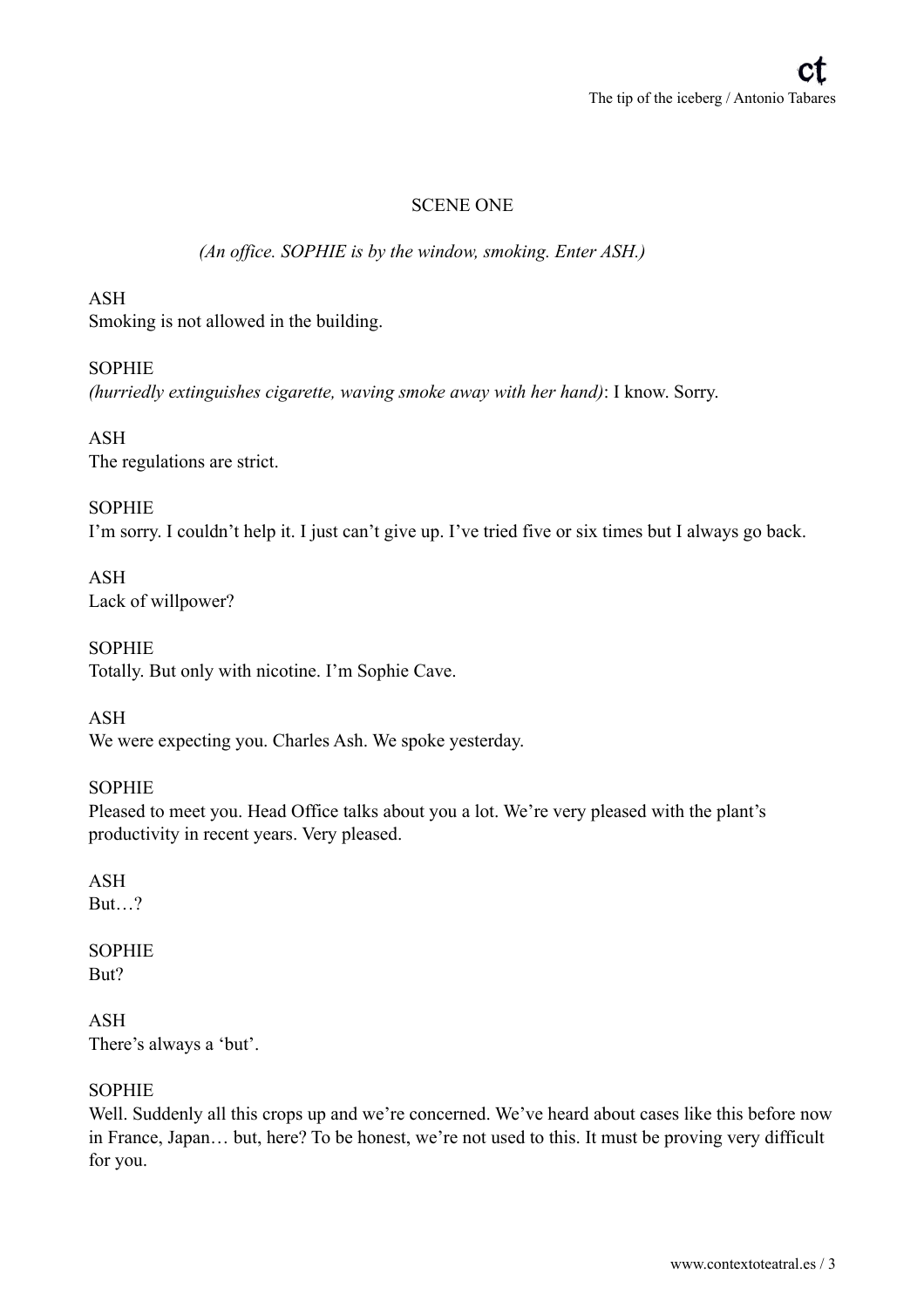ASH No. Why?

*(Silence.)* 

#### **SOPHIE**

I've set up a few interviews with those most closely involved. I'd like to handle the matter discreetly.

ASH

Discreetly? The entire plant knows you're here. You're the main topic of conversation since yesterday. Some people think you're from the police. *(He laughs.)*

**SOPHIE** What? I'd rather have done all this quietly.

ASH It's difficult with so much fuss.

**SOPHIE** How do you explain what's happened?

ASH *(shrugs his shoulders):* A run of bad luck?

SOPHIE *(surprised):* Bad luck!

## ASH

The crisis, problems at home, depression…what do I know? Who knows what goes through a man's mind to get to that point?

## SOPHIE

Yes, but we're not talking about one man. Shall we sit down? *(ASH gestures towards a chair. SOPHIE consults some papers.)* Mark Ward, age 39. Engineer. Married. His wife was expecting a baby which, if I'm not wrong, she's lost. He'd been working for eight months on the Iceberg project.

ASH That little bastard's still causing us trouble.

SOPHIE Sorry?

ASH

The Iceberg. There's some reliability issue with the prototype. The engineers haven't found the problem yet. The project's weeks behind track. But we'll meet the deadlines. Definitely.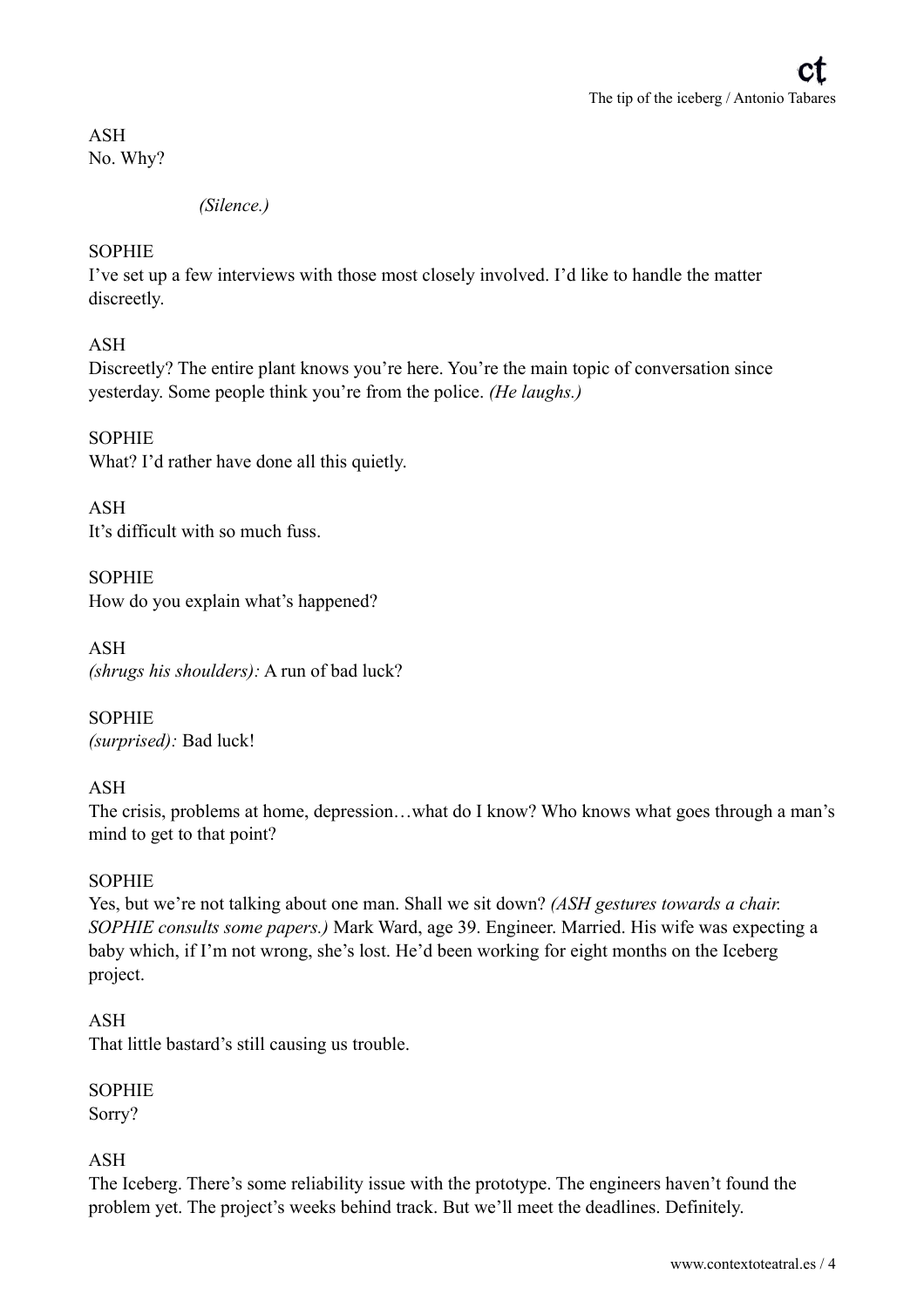#### **SOPHIE**

On October 27th he threw himself off the roof of this building.

#### ASH

It was dreadful. Yes.

## **SOPHIE**

Several employees who witnessed it needed psychological support.

#### ASH

The company took on board those costs.

#### **SOPHIE**

One of those who needed that support was Andrew Wise, computer programmer, age 44. Married. Three children. Team member since September on the new Argus project.

#### ASH

An exclusive design. Definitely top of the range.

#### **SOPHIE**

Wise was found dead in the lake.

*(ASH is silent.)* 

#### SOPHIE

That was on January 24th. On February 16th Edward Ross, Technical Director on the new Osiris, took his life in the toilets, hanging himself with his own belt. He was 37, married and, according to what's written here, was going to be promoted in a few months. *(Pause.)* This isn't a run of bad luck. What's going on?

ASH What?

SOPHIE Why do people kill themselves in this plant?

#### ASH

People do not kill themselves 'in this plant'.

SOPHIE No?

ASH No. People kill themselves. In this plant and everywhere else in the world.

**SOPHIE** Edward Ross left a letter.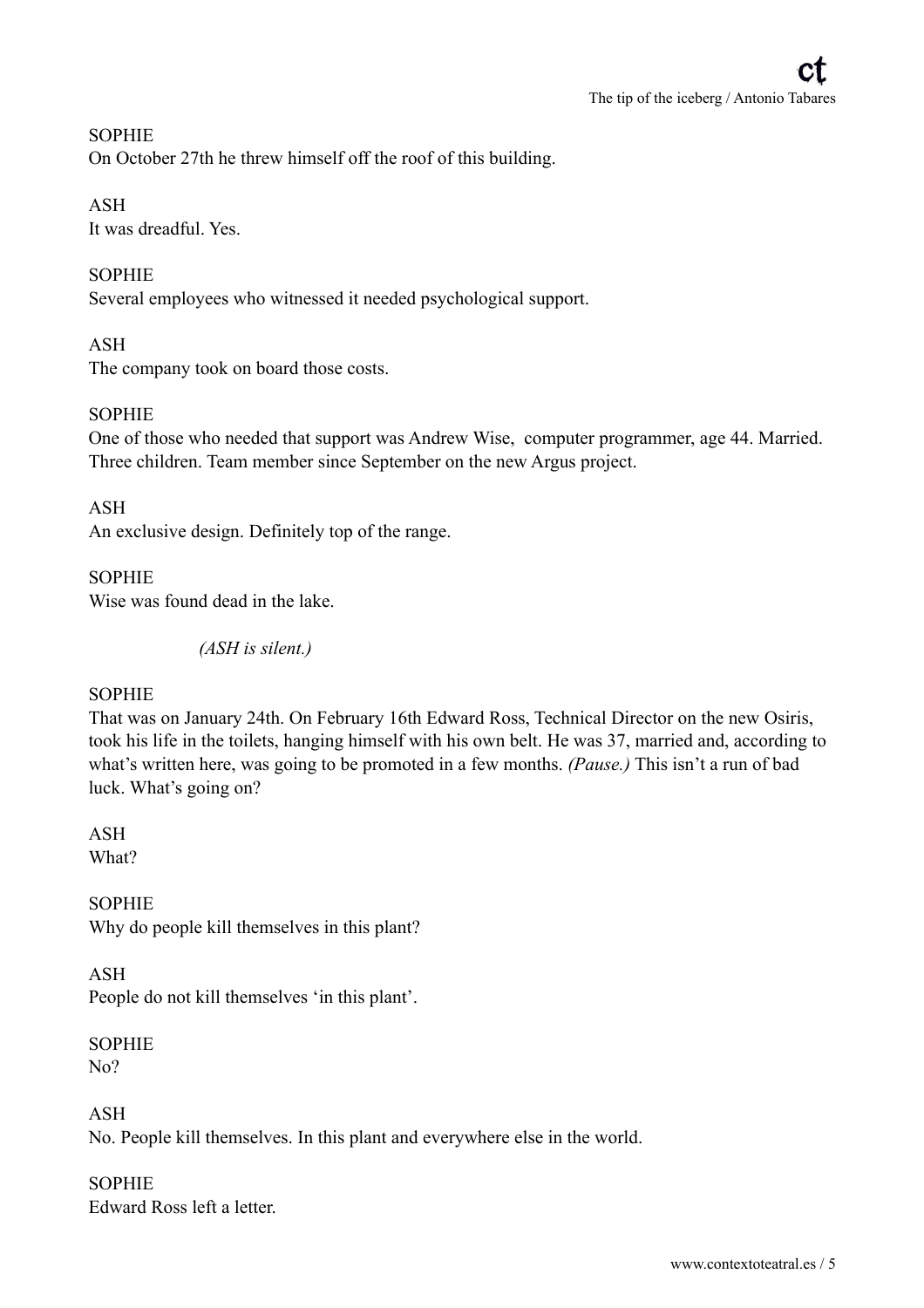## ASH

I know.

## **SOPHIE**

Head Office doesn't like the company to be in the news unless it's because the share price has shot up.

## ASH

Journalists. So eager for a headline and a couple of columns they'll talk about a 'wave of suicides' and rubbish like that.

## **SOPHIE**

There have been three cases in five months.

## ASH

So? Do you know the suicide rate in this country? 25.9% per year for every 100,000 people. Only the Finns can beat us. Suicide is the main cause of death amongst 30-60 year olds, higher than car crashes. We've had three cases. We're at about 25% per 100,000, 0.9% below average.

## **SOPHIE**

If I'm not mistaken, last year there were two failed attempts.

## ASH

Then we'd be talking about five cases in two years. Even further below average.

## SOPHIE

I see you've done your homework.

## ASH

I did it because in the last four weeks I've had to waste huge amounts of time answering stupid questions.

## **SOPHIE**

Like mine.

## ASH I didn't say that.

*(Silence.)* 

SOPHIE Does it bother you I'm a woman?

ASH What?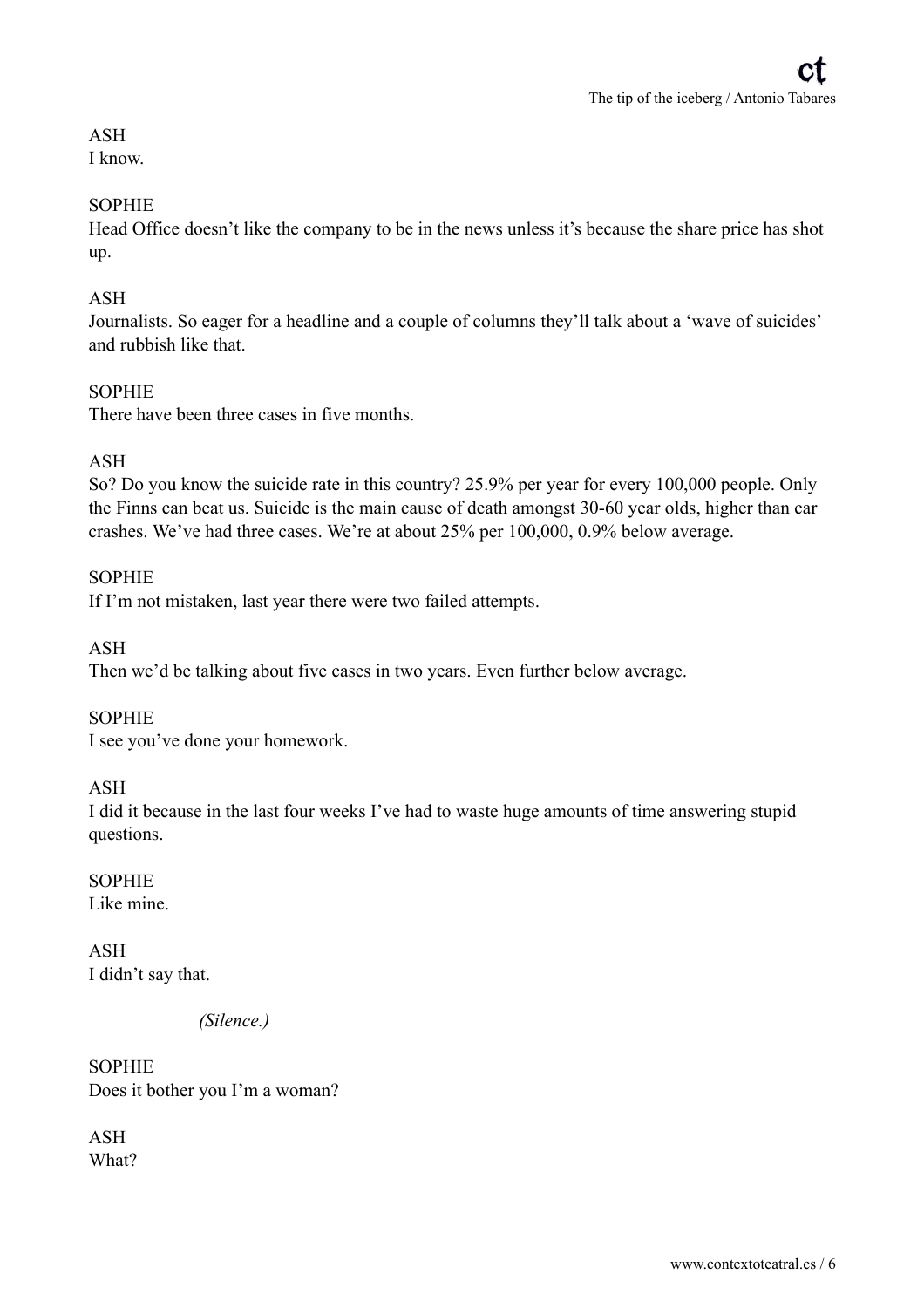## **SOPHIE** Does it bother you that Head Office sent a woman to prepare a report?

## ASH

Nonsense. Of course not.

## **SOPHIE**

That's good.

## ASH

What bothers me is Head Office questioning our work while we're slogging our guts out to keep up production levels that beat the rest of the country. What are they bloody doing in the other factories? Why aren't they breaking their necks like us? If their production levels matched ours things would be very different. Why aren't you investigating them as well?

## **SOPHIE**

They haven't had any suicides.

## ASH

No initiative even with that. I know where this is leading. You think that because the pace here is tough an epidemic has broken out in the plant. Don't go there. None of the three killed themselves because of work.

SOPHIE How can you be sure?

ASH I know.

SOPHIE And Edward Ross's letter?

## ASH

What about it? Ross was neurotic himself? In the Algarve with a lover. That's a reason to kill yourself; not having to work eight or ten hours more a week.

## SOPHIE

It's not just about working eight or ten hours more.

ASH So what's it about?

#### SOPHIE

Can't you see? The plant has a problem with its employees.